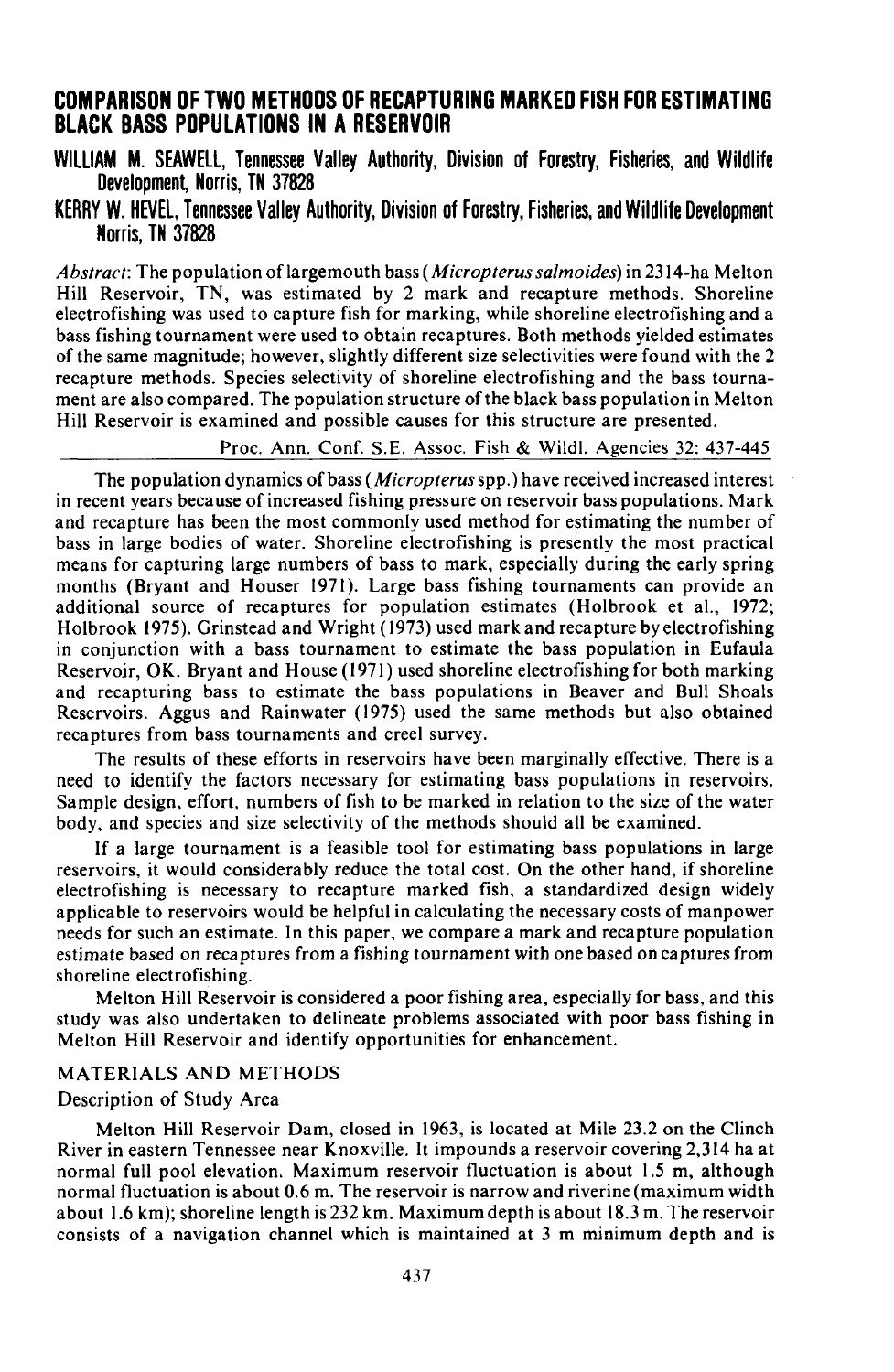Table I. Physical characteristics of Melton Hill Reservoir at normal full pool elevation.

| Area (hectares)                     | 2.314 |
|-------------------------------------|-------|
| Length (km)                         | 7     |
| Shoreline length (km)               | 232   |
| Maximum depth (m)                   | 18.3  |
| Mean depth $(m)$                    | 6.3   |
| Shoreline development               | 13.6  |
| Average water retention time (days) | 8.5   |
|                                     |       |



Fig. I. Map of Melton Hill Reservoir

bordered by shallow mud flats; coves are scarce and generally small. There is I large (Bull Run Creek) and 3 smaller creek embayments in Melton Hill Reservoir (Fig. I). Eurasion watermilfoil *(MyriophyJum spicatum)* occupies large areas of the shallow water in the upper one-third of the reservoir. Physical characteristics of Melton Hill Reservoir are given in Table I. Melton Hill receives most of its inflow from the hypolimnetic discharge from Norris Dam, about 21 km upstream of Melton Hill headwaters. The discharge is typically cold (seldom exceeding 21 C) and is deoxygenated during late summer and autumn. The upper 29 km of the reservoir (above Bull Run Steam Plant) do not normally stratify, except for warming in coves and shallow off-channel areas. Downstream ofthis point, stratification occurs as a result ofsolar heating and the thermal discharge from Bull Run Steam Plant.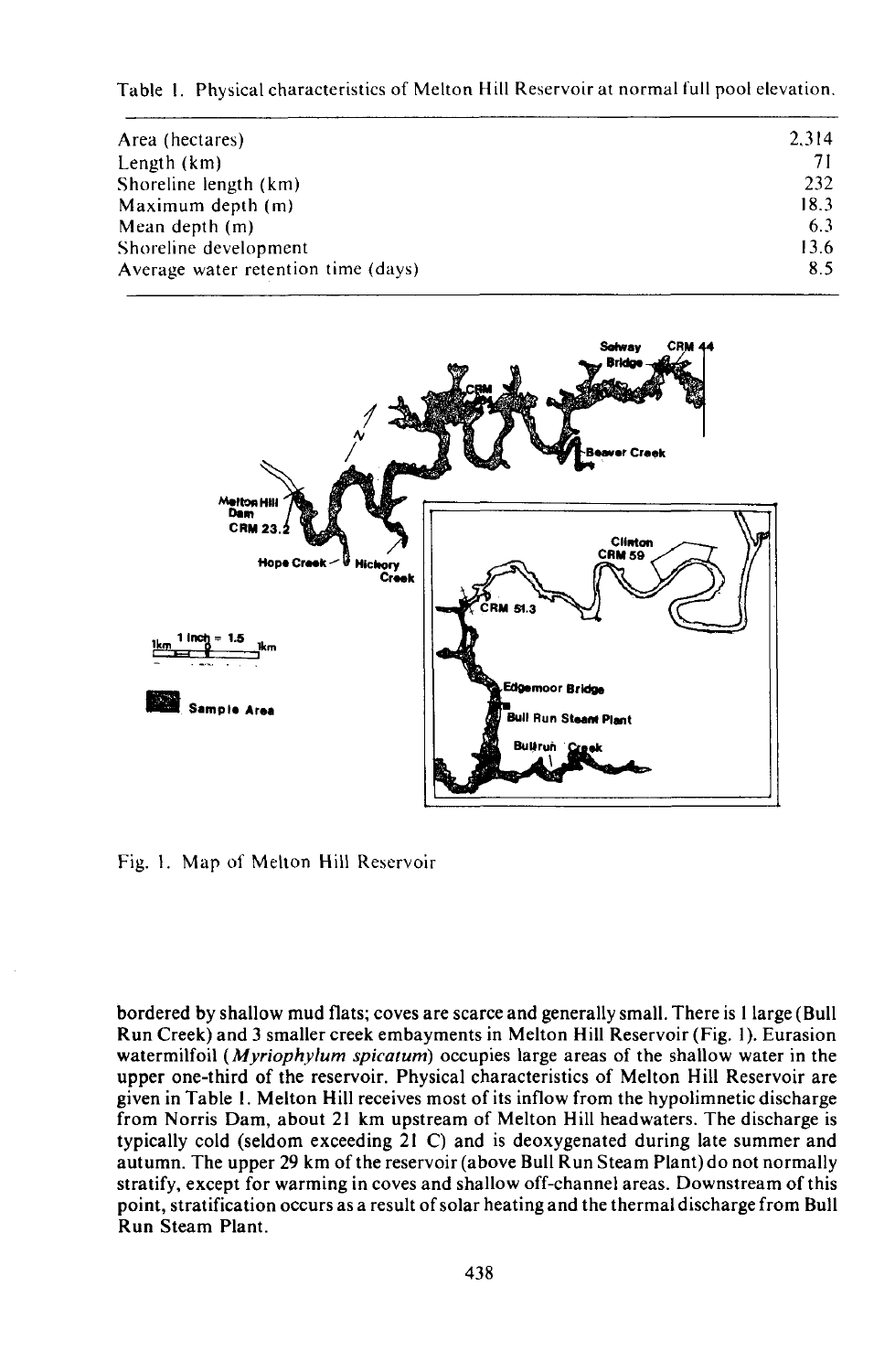# Tagging

A boat-mounted electrofishing unit (d.c.) was used to capture bass, which were then tagged with numbered Floy FD 67 tags, for a mark and recapture population estimate. All largemouth bass, smallmouth bass, *(M. dolomieui)* and spotted bass (M. *punctulatus*) were held in a live well. All fish longer than 304 mm total length, (which was the minimum size limit for the bass tournament) were tagged in the dorsal musculature next to the spiny dorsal fin and released near the point of capture. The first dorsal spine was clipped as a backup mark in case of tag loss. All bass less than 304 mm total length were measured and released. Only that portion of the reservoir considered to be bass habitat (the lower 53 km) was sampled (Fig. I), and crews were free to electrofish any location within <sup>a</sup> designated area to capture bass. The entire shoreline of the designated portion of the reservoir was sampled at least once during the tagging phase. Fish were tagged from I April through 5 May 1976. Both day and night electrofishing were tested early in the sampling but most later electrofishing was done during daytime because of the small differences in capture efficiency.

# Recapture

*Bass tournament*  $-$  A 1-day bass tournament was organized through 2 local clubs to recapture bass for the first population estimate. The tournament was scheduled for 8 May 1976. An entry fee was charged and prizes were awarded to provide incentive to fishermen. Fishing was allowed from 0600 until 1700 hours with a 304 mm minimum size limit and an artificial lure only restriction. Fishermen returned all fish to a single point for weigh-in. They were checked for tags and tag loss and were weighed and measured. Fish that were not already marked were tagged with Floy FD 67 tags. A left pelvic fin was also clipped "as a backup mark. All live, tagged fish were released in the main channel close to the weigh-in point to provide additional marked fish for a second population estimate.

*Shoreline electrofishing* – Bass habitat in the reservoir was divided into 3 major segments. Shoreline lengths, \.6 km long were consecutively numbered within each majorsegment. A table of random numbers was used to select the units to be sampled in each area. This was done to randomize sampling effort and to avoid sampling the entire shoreline area of the reservoir. Sixty-nine of a total of 96 shoreline units were sampled during the recapture period from 17 May to 28 May 1976. All fish longer than 304 mm total length were checked for tags or tag loss; fish less than 304 mm total length were measured.

*Population estimates* - Separate population estimates were made based on recaptures from the bass tournament and the total shoreline electrofishing using Bailey's modification of the Petersen method (Ricker 1958) by the formula:  $p = M(C+1)$  where P equals  $R+1$ 

number of fish in the population, M equals the number of marked fish, C equals the number of fish captured in the second sample, and R equals the number of marked fish recaptured. Confidence limits were calculated using Chapman's poisson approximation method (Chapman, 1948).

# RESULTS

Initial Tagging

A total of 242 bass larger than 304 mm was tagged prior to the tournament. Low numbers of smallmouth and spotted bass were tagged (21 and 9, respectively).

Length frequencies of bass over 304 mm total length marked prior to the tournament are shown in Fig. 2. The relatively high proportion large fish in the sample is atypical of bass populations in most reservoirs (Aggus and Rainwater 1975). This phenomenon may be due to extremely low fishing pressure, poor spawning success, or poor recruitment in recent years.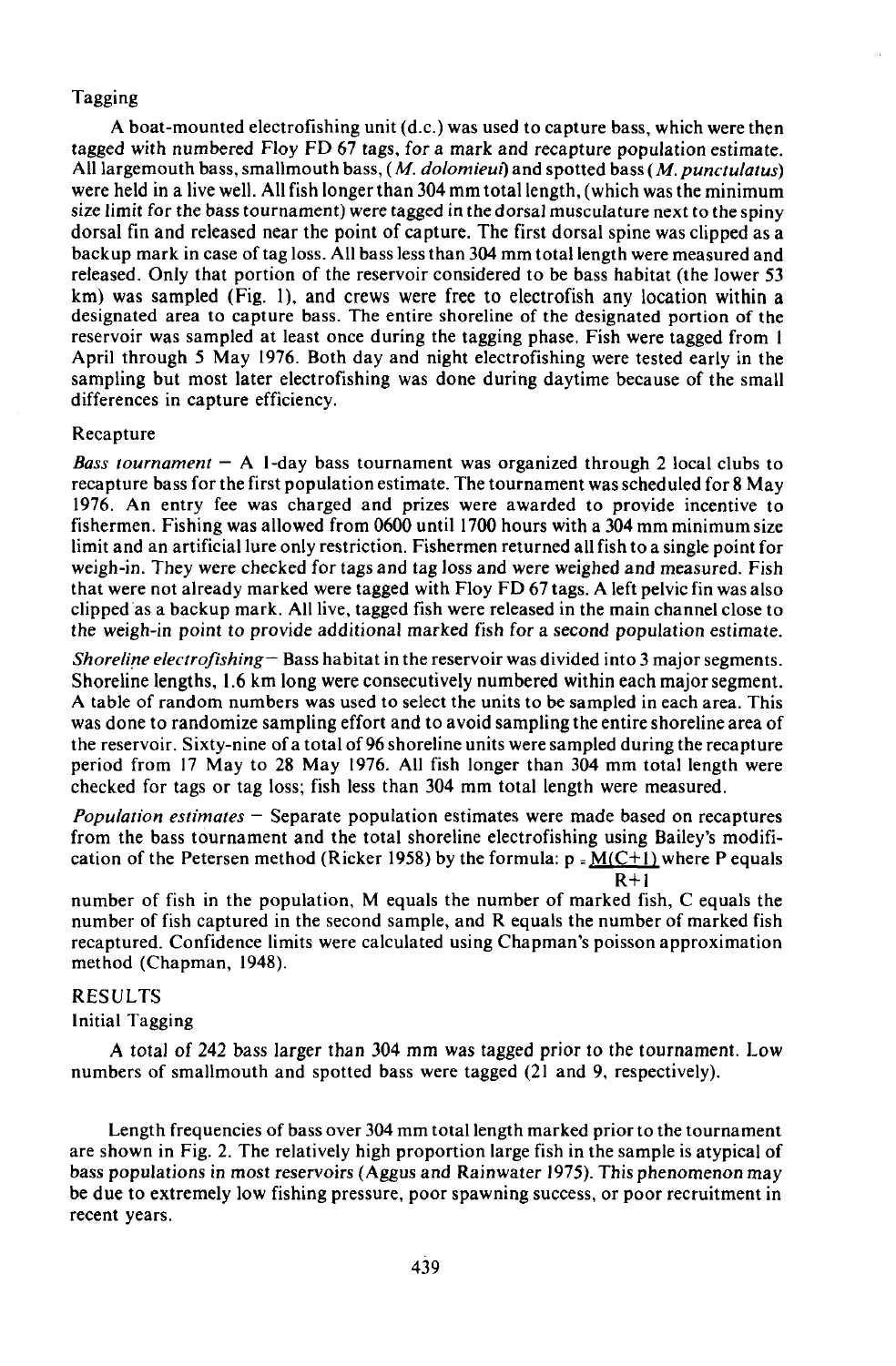

Fig. 2. Length frequency of black bass longer than  $304$  mm taken by electrofishing from Melton Hill Reservoir prior to the tournament.

The proportions of smallmouth and spotted bass were relatively low in all except the 2 smallest length classes. Spotted bass were absent from length classes larger than 376-400 mm. This is probably due to the small maximum size attained by spotted bass.

The effort required to mark these fish was 20 electrofishing unit days. Tagging was slow because of the apparent low population of black bass in the reservoir and because of less than ideal weather during some of the tagging period.

#### Tournament Catch

Tournament participation and catch were hampered by poor weather conditions. A cold front passed through the area on the night before the tournament. The weather was windy and cool the morning of the tournament (May 8). Seventy-four anglers caught a total of 31 bass (Table 2), of which 3 were spotted bass; no smallmouth were taken. Length distribution of fish taken during the tournament (Fig. 3) was similar to that of those taken during the tagging phase (Fig. 2). There was some size and species selectivity in the tournament catch compared with the electrofishing catch. Fish in the 326-350 mm and 401-425 mm length classes were relatively more numerous and fish in the 351-375 mm, and several larger-size groups, were relatively less numerous in the tournament catches than in the electrofishing sample. Spotted bass taken in the tournament represented a larger proportion of the 2 smallest length classes than in the electrofishing sample; however, the small sample size involved in the tournament catch precludes comparison with the pretournament data.

Seven tagged bass were returned in the tournament catch of 31 total fish (Table 3). Six ofthe 28 largemouth bass and I spotted bass caught were tagged. From these data, the population of largemouth bass, 304 mm or longer (Table 3) in Melton Hill Reservoir was estimated to be 862 or 0.37 per ha. The 95% confidence interval (349 to 2,260) is relatively large due to the low number of fish taken in the tournament and the small number of recaptures.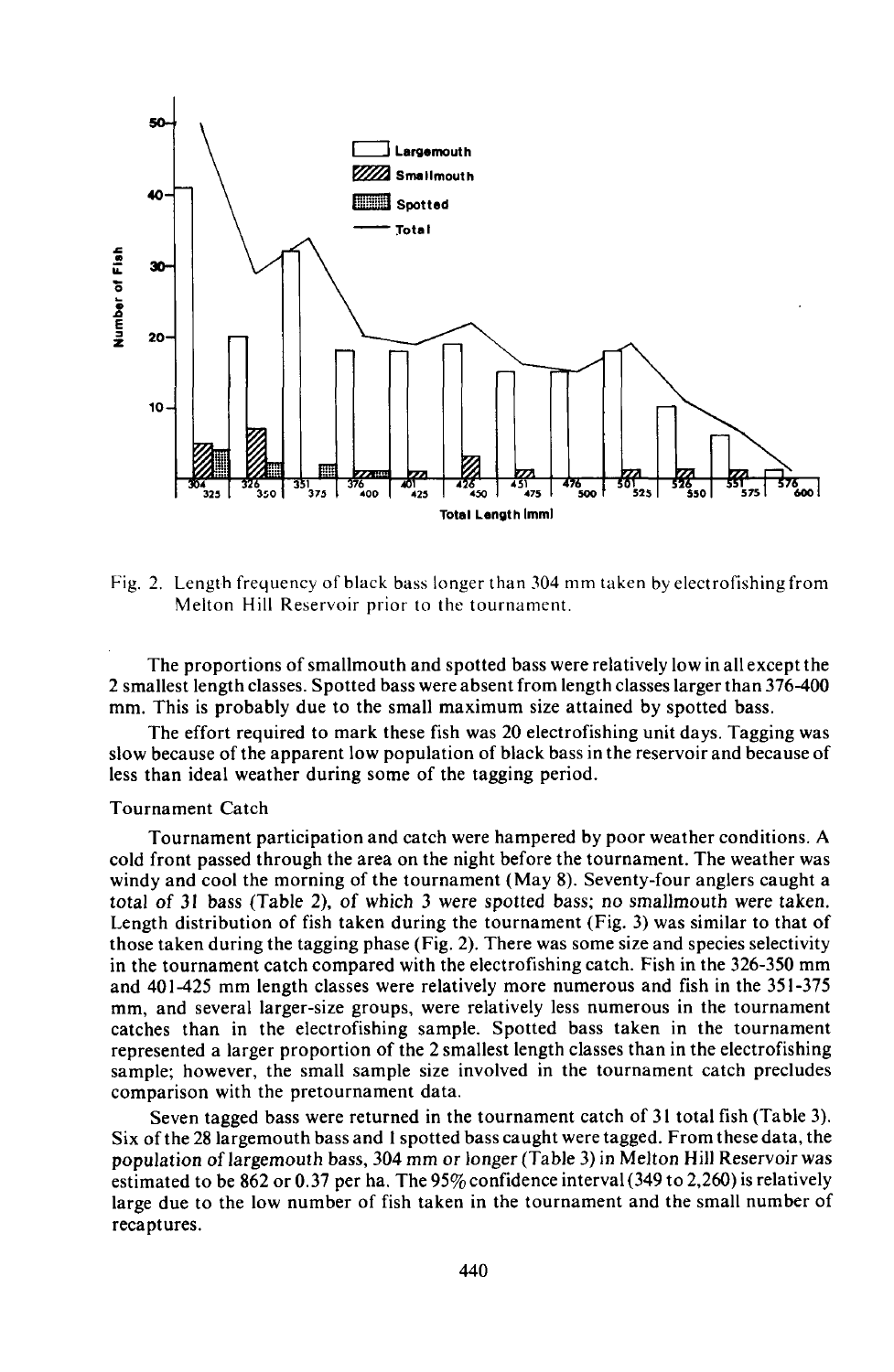Table 2. Population estimates of largemouth bass longer than 304 mm total length from tournament and shoreline electrofishing recapture methods from Melton Hill Reservoir.

| Tournament                              |           |
|-----------------------------------------|-----------|
| Number of fish tagged                   | 208       |
| Number of fish caught in tournament     | 28        |
| Number of tagged fish returned          | 6         |
| Peterson population estimate (Bailey's  |           |
| modification)                           | 862       |
| 95 percent confidence interval          | 349-2.260 |
| Shoreline Electrofishing                |           |
| Number of fish tagged <sup>1</sup>      | 221       |
| Number of fish in electrofishing sample | 82        |
| Number of tagged fish in sample         | 14        |
| Peterson population estimate (Bailey's  |           |
| modification)                           | 1.223     |
| 95 percent confidence                   | 692-2,192 |
|                                         |           |

Adjusted to allow for tag return prior to recapture period.



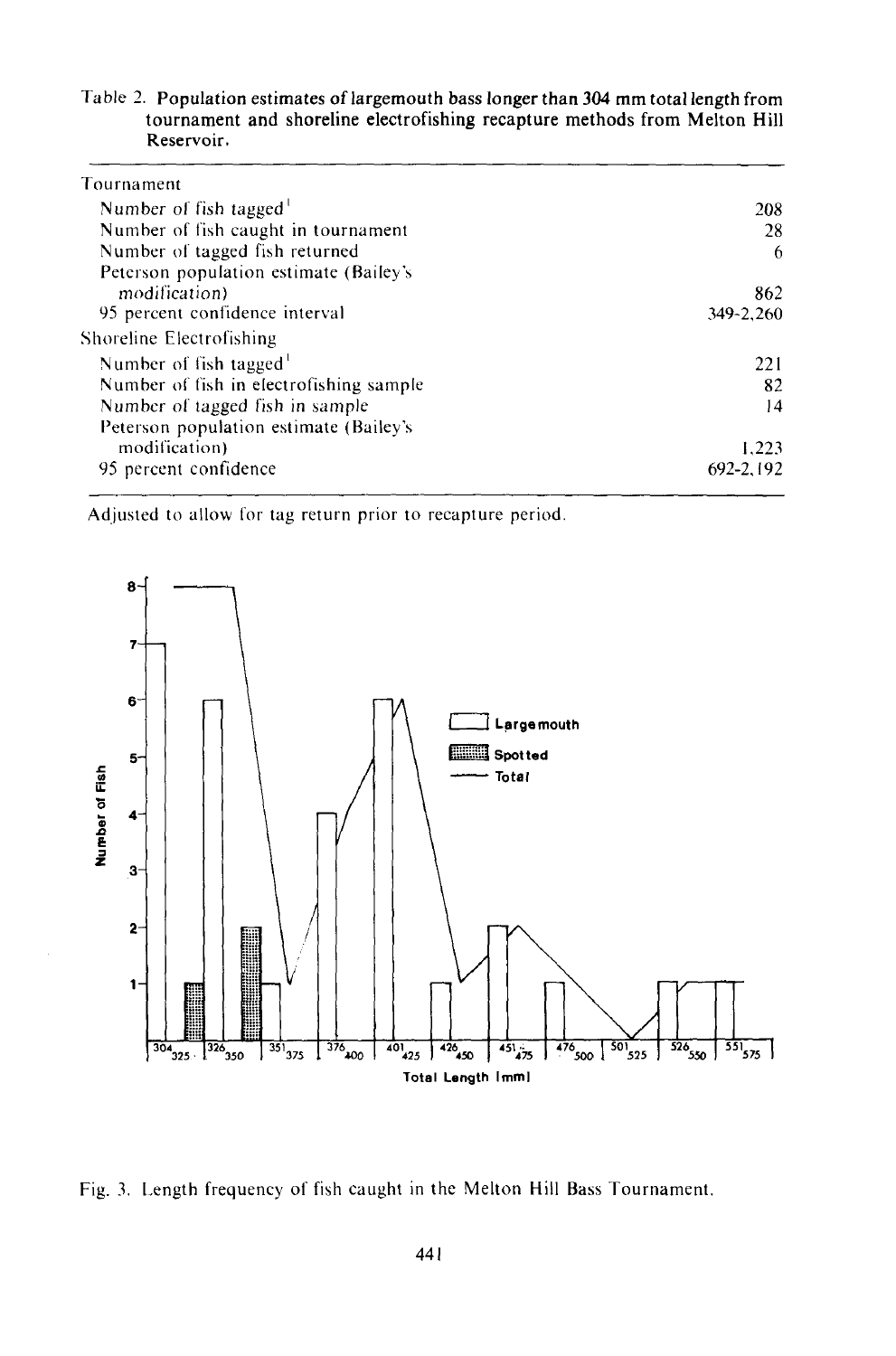Table 3. Summary of catch from bass tournament, Melton Hill Reservoir, May 8, 1976.

| Number of fishermen    | 72               |
|------------------------|------------------|
| Hours fished           | 729 <sup>a</sup> |
| Hours per hectare      | 0.32             |
| (Hours per acre)       | 0.13             |
| No. of bass weighed in | 31 <sup>b</sup>  |
| Catch rate             |                  |
| Fish per hour          | 0.04             |
| Kg. per hour           | 0.04             |
| Lbs. per hour          | 0.08             |
| Fish released alive    | $21(68\%)$       |

"Estimated hours-actual IS less, since some fishermen quit before official time. "Only bass longer than 304 mm total length were weighed in.

#### Electrofishing Recaptures

Length frequencies of bass larger than 304 mm (Fig. 4) showed a somewhat different population structure from those shown in either the initial tagging or tournament catch; however, the differences were not major. Fish in the 326-450-mm length classes were relatively less numerous. Smallmouth were less numerous, especially in the 304-305-mm size classes. Smallmouth were absent from the 3 largest size classes. Spotted bass showed similar patterns in the tagging and recapture studies, except that they were absent from the 376-400-mm size class during the recapture period. None ofthe bass released after the tournament was taken in the recapture efforts. The differences in the size distribution of fish may be due to seasonal differences in the size of bass occupying shallow shoreline habitat or to site selectivity in the tagging phase (randomly selected shoreline lengths were sampled in the recapture phase).

Recapture effort required 10.7 electrofishing unit days (Table 2); mean number of fish captured was lower (8.5 per day) than during initial tagging effort(12.1 per day). This lower value is probably due to the randomized effort and offshore movement of some fish following spawning.

Fourteen ofthe 82 "legal" largemouth taken during the post-tournament period were recaptures (Table 2). The number of largemouth tagged at the time of recapture was 221. The population estimate based on this return is 1,223 fish or 0.53 fish per ha. The 95% confidence interval of the estimate (692-2,192) overlaps the confidence interval of the tournament estimate (349-2,260).

### DISCUSSION

The population structure of largemouth bass in Melton **Hill** Reservoir is different from those in most reservoirs although samples taken at different times of year exhibit great variability (Aggus 1975; Holbrook 1975). The relatively low numbers ofsmall bass (251-325 mm) in the sample (Figs. 4 and 5) may indicate some problem with reproductive success of young-of-the-year survival. The cold temperature, limited bass habitat, and low forage species probably all contribute to the problem. The tournament and electrofishing recapture population estimates are similar in magnitude. The tournament appeared to exert a slightly different size selectivity than shoreline electrofishing. The 304-350 mm fish were relatively more abundant and larger fish were relatively less abundant in the tournament. Smallmouth bass were absent from the tournament catch precluding any conclusions about size selectivity.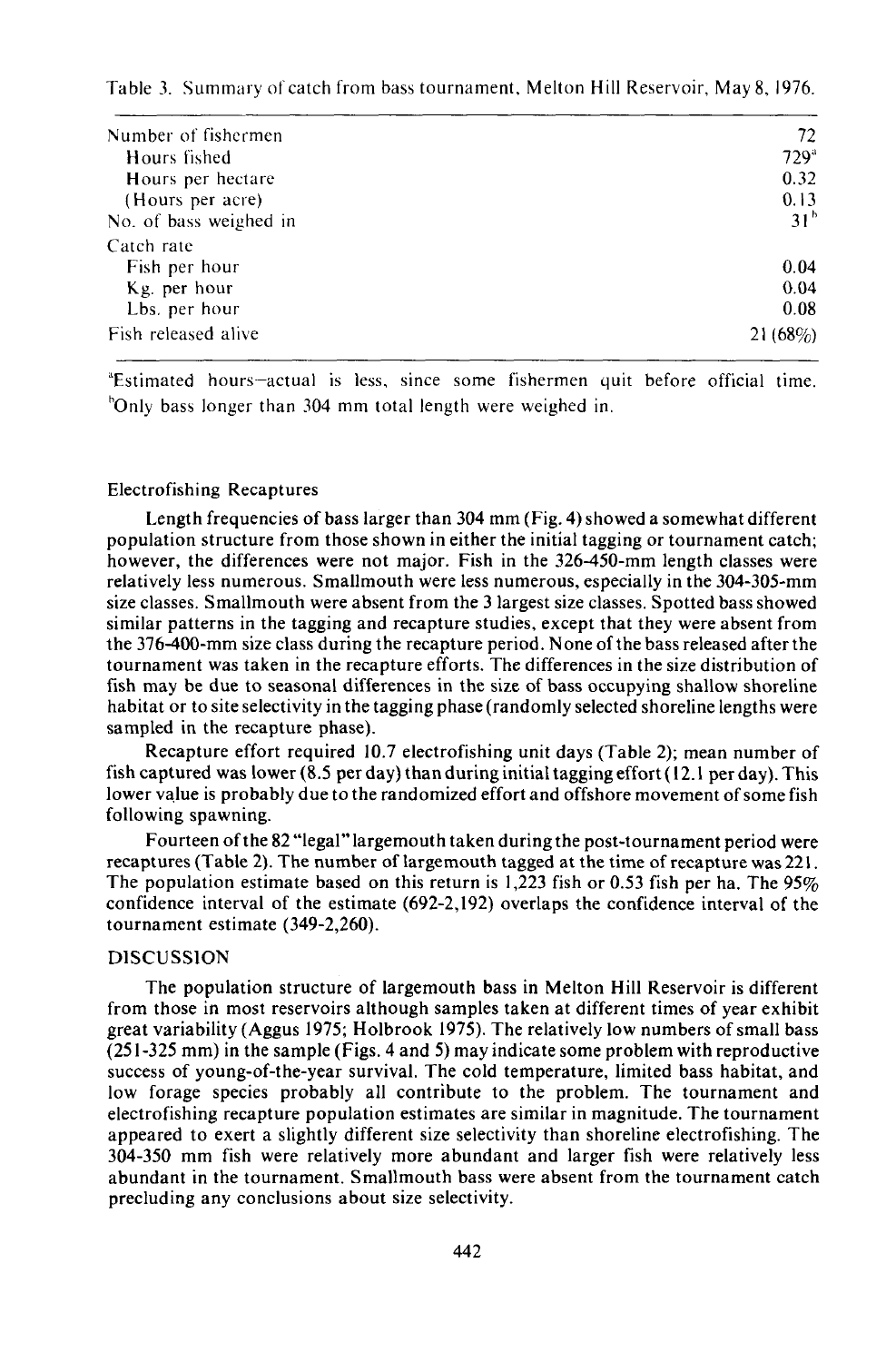

Fig. 4. Length frequency of bass larger than *305* mm taken from Melton Hill Reservoir during the recapture phase.

The estimated number of 304 mm and larger largemouth bass in Melton Hill  $(0.51/ha)$  is lower than recent estimates for other large reservoirs reported from the literature (Table 4). Estimates ranged from 0.65 per ha for Lake Sidney, Lanier, GA, to 5.32 per ha for Beaver Reservoir, AR. Not all ofthe estimates were made on the same size fish so they are not all comparable. There are also some differences in time of year when the estimates were made. Van Den Avyle (1976) indicated that there are seasonal differences in the relative numbers of onshore and offshore bass populations so that estimates made during the summer and fall are much lower.

Based on our observations, it appears that it would be advantageous to place maximum effort ( a large number of electrofishing units) on the reservoir during a short time period in both mark and recapture phases and to minimize the time between mark and recapture (e.g., less than I week) to avoid seasonal movements to or from shallow water. A tournament provides an easy method of obtaining recaptures but weather can drastically affect the catch rate, even at an optimum time ofyear, and tournament angling shows a somewhat different size and perhaps species selectivity. A tournament held during optimum weather conditions with a larger number of participants(more than 100) on Melton Hill Reservoir would probably have provided an estimate statistically as good as or better than the electrofishing recaptures; however, size selectivity and concentration of effort (lack of fisherman dispersal) are possible sampling problems associated with the method. Smallmouth bass, and spotted bass to a lesser extent, are difficult to sample with electrofishing gear, and tournament angling shows even less promise as a means for capturing these species efficiently.

Carefully designed shoreline electrofishing mark and recapture programs show promise in estimating populations; however, estimates obtained will probably be expensive and difficult to justify except for a specific purpose on a few selected impoundments.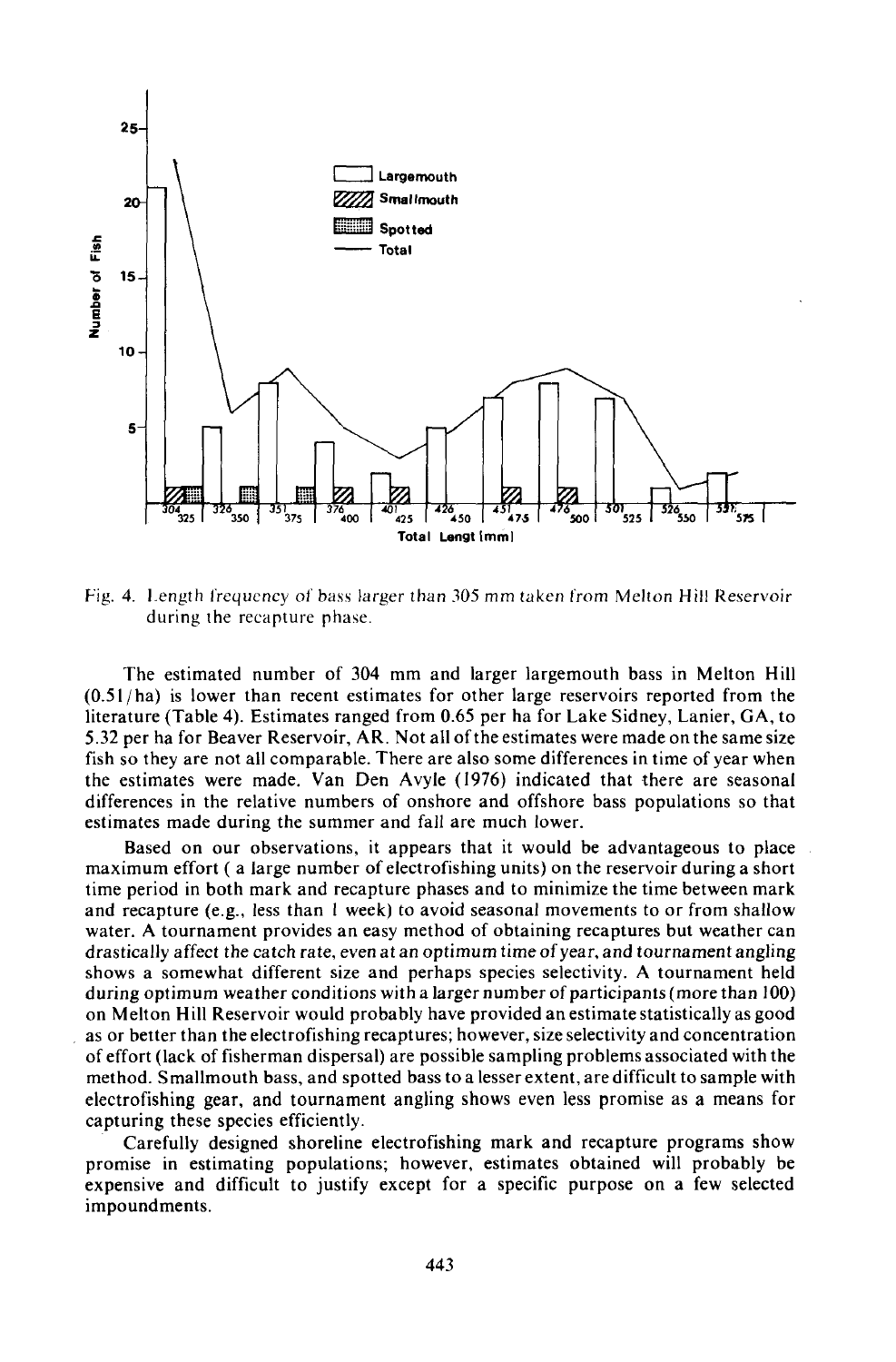

Fig. 5. Length frequency of bass smaller than 305 mm taken by electrofishing from Melton Hill Reservoir during the recapture phase.

Table 4. Comparison of numbers of largemouth bass estimated by mark and recapture methods in various reservoirs. Estimated numbers per acre are shown in parenthesis.

| Reservoir, Date                             | Method                                                | Reference                       | Reservoir Area (ha) | Size of Bass<br>In Estimate | <b>Extimated No.</b><br>Per Hectare |
|---------------------------------------------|-------------------------------------------------------|---------------------------------|---------------------|-----------------------------|-------------------------------------|
| Lake Carl, Blackwell, OK<br>March-July 1969 | Electrofishing<br>Mark and Recapture                  | Weicker and Brown<br>1971       | 1.335               | $>177$ mm                   | 1.19(0.48)                          |
| Lake Sidney, Lanier, GA<br>August 1971      | Flectrofishing.<br>Mark and Recapture                 | Holbrook 1975                   | 15.388              | $>305$ mm                   | $0.65$ (.76)                        |
| Watts Bar Reservoir, TN<br>September 1974   | Electrofishing<br><b>Bass Tournament</b><br>Recapture | Holbrook 1975                   | 15.783              | $>305$ mm                   | 1.84(0.74)                          |
| Beaver Reservoir, AK<br>April 1975          | Electrofishing<br>Mark and Recapture                  | Aggus and Rainwater<br>In Press | 11.421              | $>105$ mm                   | 5.32(2.15)                          |
| <b>Bull Shoals</b> , AK<br>April 1975       | <b>Electrofishing</b><br>Mark and Recapture           | Aggus and Rainwater<br>In Press | 18.458              | $>305$ mm                   | 1.65(0.87)                          |
| 1 aula, OK<br>April 1972                    | Flectrofishing                                        | Grinstead and Wright            | 41.481              | $>254$ mm                   | 2.0(0.80)                           |